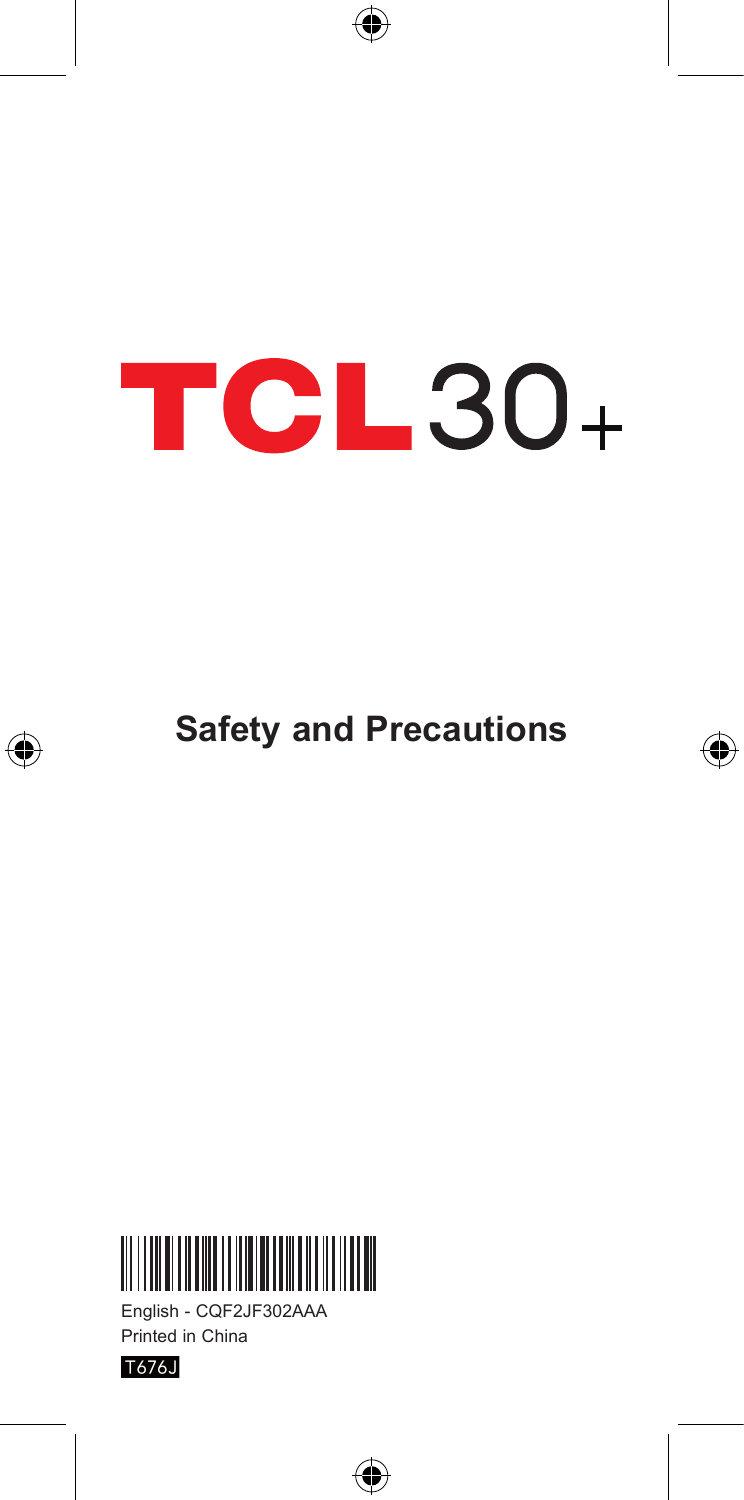# **SAR**

This product meets applicable national SAR limits of 1.6 W/kg. The specific maximum SAR values can be found in the **Radio waves** section. When carrying the product or using it while worn on your body, either use an approved accessory such as a holster or otherwise maintain a distance of 10 mm from the body to ensure compliance with RF exposure requirements. Note that the product may be transmitting even if you are not making a phone call.



#### **PROTECT YOUR HEARING**

To prevent possible hearing damage, do not listen at high volume levels for long periods. Exercise caution when holding your phone near your ear while the loudspeaker is in use.

#### **PROTECT YOUR EYE**

Clinical studies have shown that blue light can cause damage to the retina. TCL T676J achieves low blue light mode by optimizing OLED devices and materials. Requiring no manual settings, screen colour temperature will remain unchanged during use, thus giving users global low blue light eye protection.

#### **Tips:**

- Do not use your device for long periods of time, it is recommended to rest for 10 minutes every hour.
- When resting, please look far away or do eye exercises to relax.



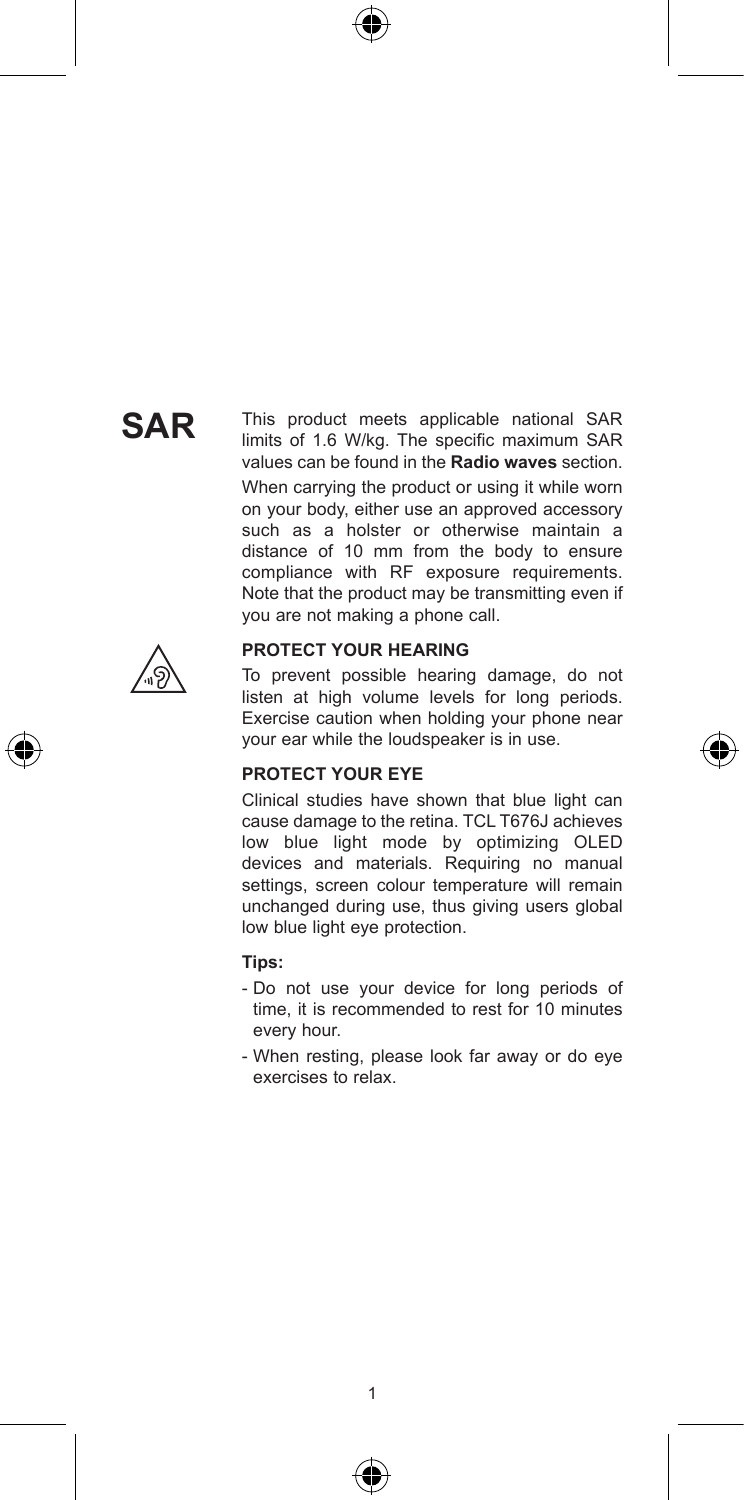# Safety and use............

We recommend that you read this chapter carefully before using your phone. The manufacturer disclaims any liability for damage, which may result as a consequence of improper use or use contrary to the instructions contained herein.

# **TRAFFIC SAFETY:**

Given that studies show that using a phone while driving a vehicle constitutes a real risk, even when the hands-free kit is used (car kit, headset, etc.), drivers are requested to refrain from using their phone when the vehicle is not parked. Check the laws and regulations on the use of wireless phones and their accessories in the areas where you drive. Always obey them. The use of these devices may be prohibited or restricted in certain areas.

## **CONDITIONS OF USE:**

- • You are advised to switch off the phone from time to time to optimize its performance.
- Remember to abide by local authority rules of mobile phone use on aircrafts.
- If your phone is a unibody device, where the back cover and battery are not removable, disassembling the phone will void your warranty. Disassembling the phone can cause bodily injury if the battery is punctured.
- • Always handle your phone with care and keep it in a clean and dust-free place.
- • Do not allow your phone to be exposed to adverse weather or environmental conditions, such as moisture, humidity, rain, infiltration of liquids, dust, sea air, etc. The manufacturer's recommended operating temperature range is -10°C (14°F) to +45°C (113°F). At over 45°C (113°F), the legibility of the phone's display may be temporarily impaired.
- • Do not open, dismantle, or attempt to repair your phone yourself.
- Do not drop, throw, or bend your phone.
- Use only batteries, battery chargers, and accessories which are recommended by TCL Communication Ltd. and its affiliates and which are compatible with your phone model. TCL Communication Ltd. and its affiliates disclaim any liability for damage caused by the use of other chargers or batteries.
- • Your phone should not be disposed of in a municipal waste. Please check local regulations for disposal of electronic products.
- Remember to make backup copies or keep a written record of all important information stored on your phone.
- • Some people may suffer epileptic seizures or blackouts when exposed to flashing lights, or when playing video games. These seizures or blackouts may occur even if a person has never experienced them before. If you have experienced seizures or blackouts, or if you have a family history of such occurrences, please consult your doctor before playing video games on your phone or enabling a flashing-lights feature on your phone.



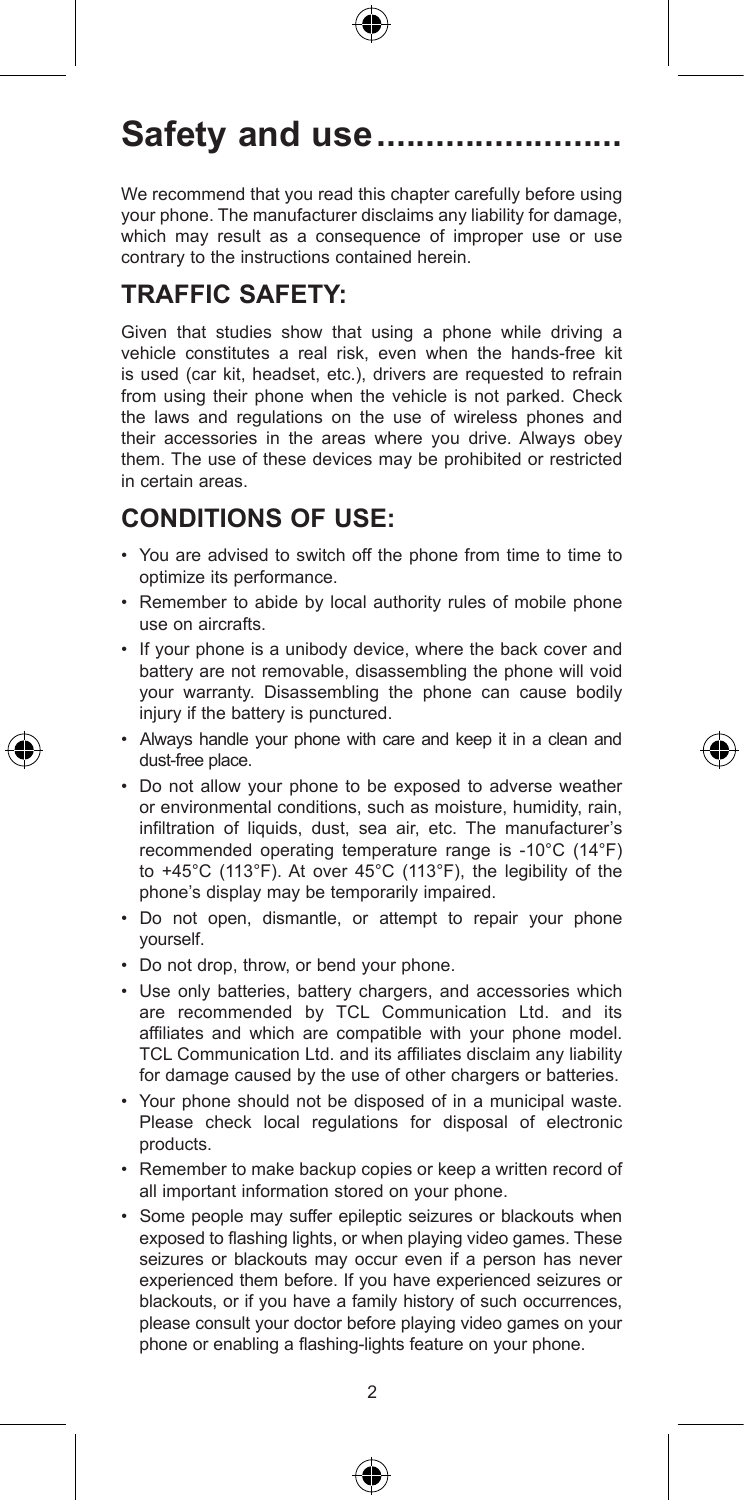- 
- Parents should monitor their children's use of video games or other features that incorporate flashing lights on the phones. All persons should discontinue use and consult a doctor if any of the following symptoms occur: convulsion, eye or muscle twitching, loss of awareness, orientation, or movements.

## **PRIVACY:**

Please note that you must respect the laws and regulations in force in your jurisdiction or other jurisdiction(s) where you will use your phone regarding taking photographs and recording sounds with your phone. Pursuant to such laws and regulations. it may be strictly forbidden to take photographs and/or to record the voices of other people or any of their personal attributes, and reproduce or distribute them, as this may be considered to be an invasion of privacy. It is the user's sole responsibility to ensure that prior authorization has been obtained, if necessary, in order to record private or confidential conversations or take a photograph of another person; the manufacturer, the seller or vendor of your phone (including the carrier) disclaim any liability which may result from improper use of the phone.

## **BATTERY:**

#### **For a non-unibody device:**

Observe the following precautions:

- • Do not attempt to open the battery (due to the risk of toxic fumes and burns).
- • Do not puncture, disassemble, or cause a short circuit in the battery.
- • Do not burn or dispose of a used battery in household garbage or store it at temperatures above 60°C (140°F).

Batteries must be disposed of in accordance with locally applicable environmental regulations. Only use the battery for the purpose for which it was designed. Never use damaged batteries or those not recommended by TCL Communication Ltd. and/or its affiliates.

#### **For a non-unibody device with a non-removable battery:**

Observe the following precautions:

- • Do not attempt to eject, replace, or open the battery.
- • Do not puncture, disassemble, or cause a short circuit in the battery.
- • Do not burn or dispose of your phone in household garbage or store it at temperature above 60°C (140°F).

Phone and battery must be disposed of in accordance with locally applicable environmental regulations.

#### **For a unibody device:**

Observe the following precautions:

- Do not attempt to open the back cover.
- • Do not attempt to eject, replace, or open the battery.
- Do not puncture the back cover of your phone.
- • Do not burn or dispose of your phone in household rubbish or store it at temperature above 60°C (140°F).

Phone and battery as a unibody device must be disposed of in accordance with locally applicable environmental regulations.



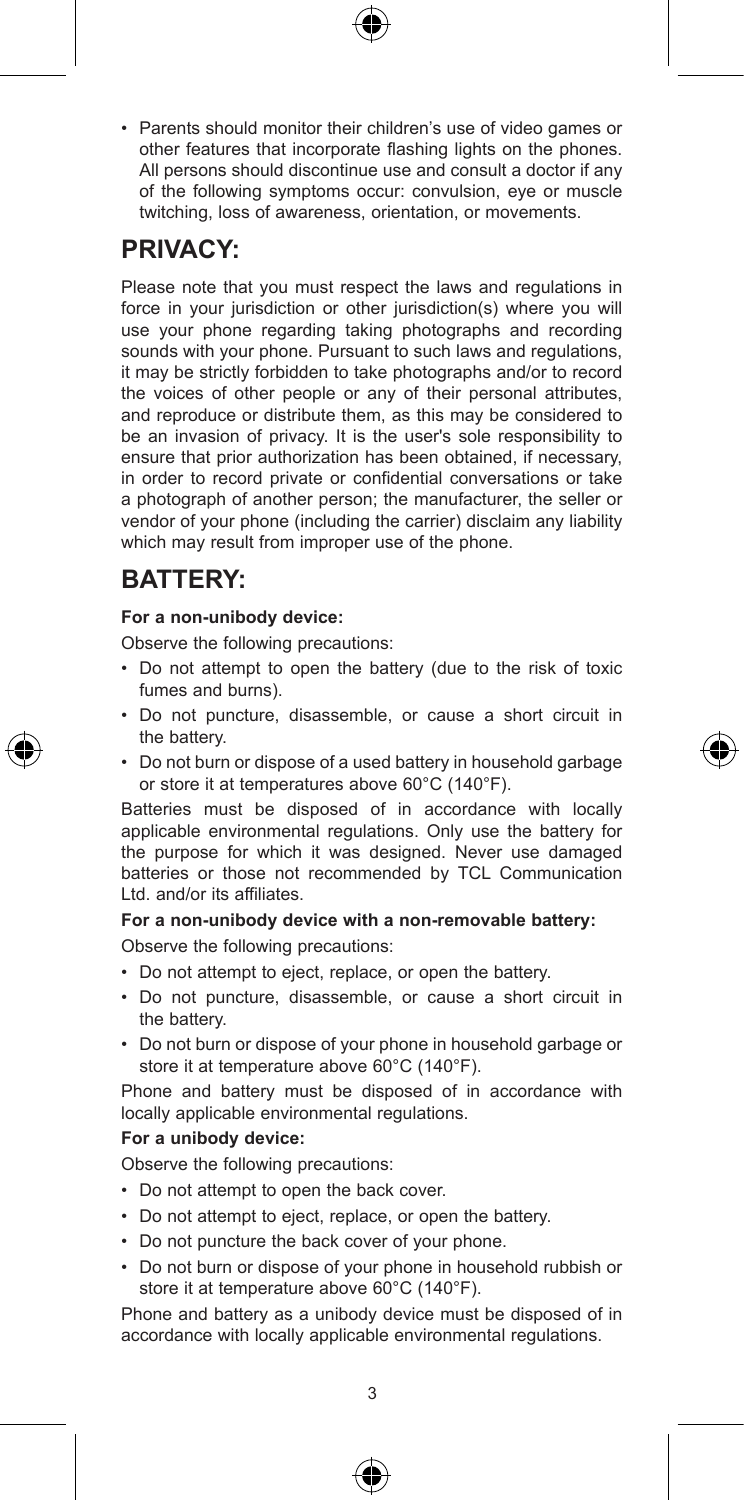

This symbol on your phone, the battery, and the accessories means that these products must be taken to collection points at the end of their life:

- • Municipal waste disposal centers with specific bins for these types of equipment.
- • Collection bins at points of sale.

They will then be recycled, preventing substances being disposed of in the environment, so that their components can be reused.

#### **In European Union countries:**

These collection points are accessible free of charge.

All products with this sign must be brought to these collection points.

#### **In non-European Union jurisdictions:**

Items of equipment with this symbol are not to be thrown into ordinary bins if your jurisdiction or your region has suitable recycling and collection facilities; instead they are to be taken to collection points for them to be recycled.

In the United States you may learn more about CTIA's Recycling Program at http://www.gowirelessgogreen.org/

**CAUTION:** RISK OF EXPLOSION IF BATTERY IS REPLACED BY AN INCORRECT TYPE. DISPOSE OF USED BATTERIES ACCORDING TO THE INSTRUCTIONS.

**WARNING:** This product contains chemicals known to the State of California to cause cancer and birth defects or other reproductive harm.

### **CHARGERS:**

Home A.C./ Travel chargers will operate within the temperature range of: 0°C (32°F) to 40°C (104°F).

The chargers designed for your phone meet the standard for safety of information technology equipment and office equipment use. Due to different applicable electrical specifications, a charger you purchased in one jurisdiction may not work in another jurisdiction. They should be used for the purpose of charging only.

Characteristics of power supply (depending on the country):

Travel charger: Input: 100-240V,50/60Hz, 500mA

Output: 9V, 2A / 5V, 2A

Battery: Lithium 5010mAh



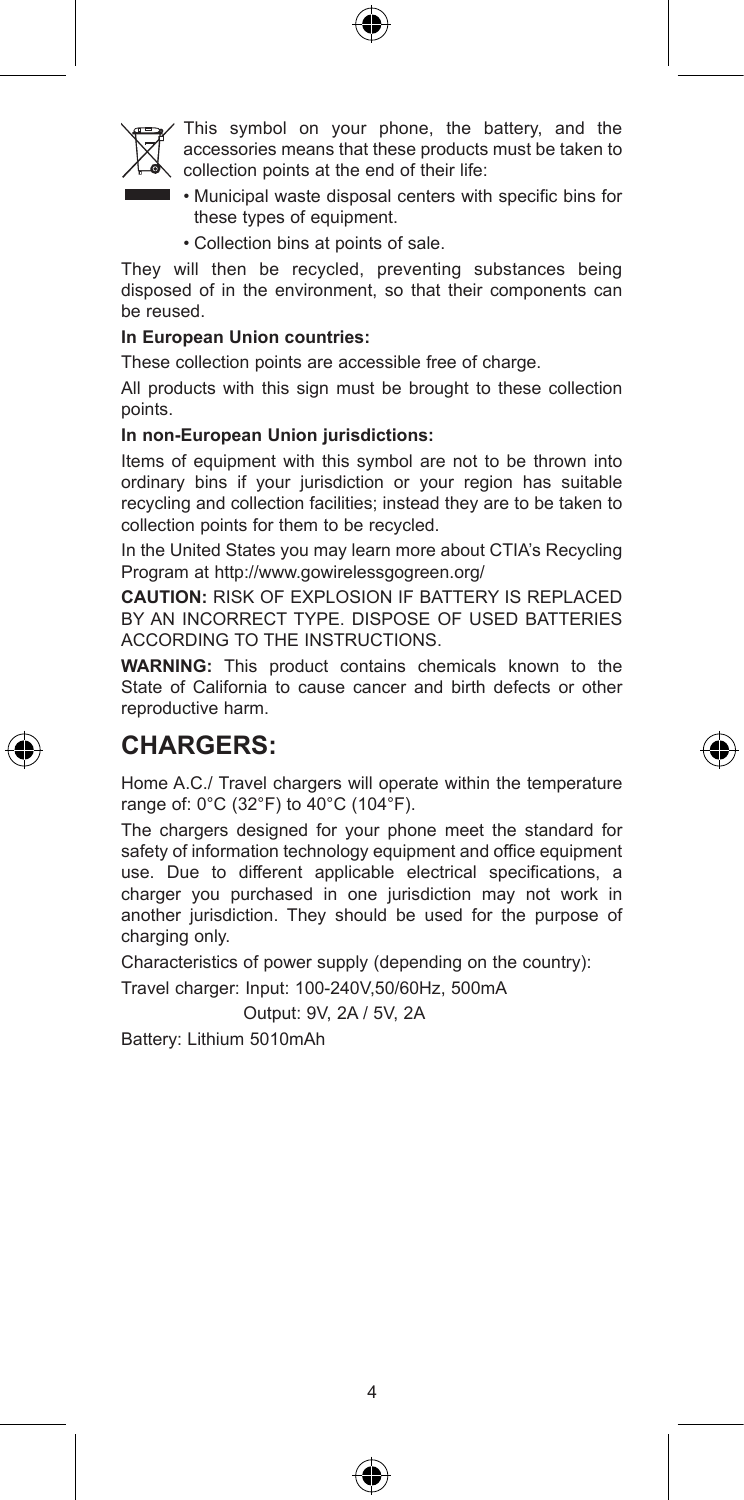# Radio waves.....

#### THIS PHONE MEETS THE GOVERNMENT'S REQUIREMENTS FOR EXPOSURE TO RADIO WAVES.

Your phone is a radio transmitter and receiver. It is designed and manufactured not to exceed the emission limits for exposure to radio-frequency (RF) energy. These limits are part of comprehensive guidelines and establish permitted levels of RF energy for the general population. The guidelines are based on standards that were developed by independent scientific organizations through periodic and thorough evaluation of scientific studies. These guidelines include a substantial safety margin designed to ensure the safety of all persons, regardless of age and health.

The exposure standard for phones employs a unit of measurement known as the Specific Absorption Rate, or SAR. The SAR limit set by public authorities such as the Federal Communications Commission of the US Government (FCC), or by Innovation, Science and Economic Development Canada (ISEDC), is 1.6 W/kg averaged over 1 gram of body tissue. Tests for SAR are conducted using standard operating positions with the phone transmitting at its highest certified power level in all tested frequency bands.

This device is complied with SAR for general population / uncontrolled exposure limits in ANSI/IEEE C95.1-1992 and had been tested in accordance with the measurement methods and procedures specified in IEEE1528.

The FCC has granted an Equipment Authorization for this model phone with all reported SAR levels evaluated as in compliance with the FCC RF exposure guidelines. SAR information on this model phone is on file with the FCC and can be found under the Display Grant section of www.fcc.gov/oet/ea/fccid after searching on FCC ID: 2ACCJH157

Although the SAR is determined at the highest certified power level, the actual SAR level of the phone while operating can be well below the maximum value. This is because the phone is designed to operate at multiple power levels so as to use only the power required to reach the network. In general, the closer you are to a wireless base station antenna, the lower the power output of the phone. Before a phone model is available for sale to the public, compliance with national regulations and standards must be shown.

The highest SAR value for this model phone when tested is 1.03 W/Kg for use at the ear and 1.21 W/Kg for use close to the body.

While there may be differences between the SAR levels of various phones and at various positions, they all meet the government requirement for RF exposure.

For body-worn operation, the phone meets FCC RF exposure guidelines provided that it is used with a non-metallic accessory with the handset at least 10 mm from the body. Use of other accessories may not ensure compliance with FCC RF exposure guidelines.

Additional information on SAR can be found on the Cellular Telecommunications & Internet Association (CTIA) Web site: http://www.ctia.org/



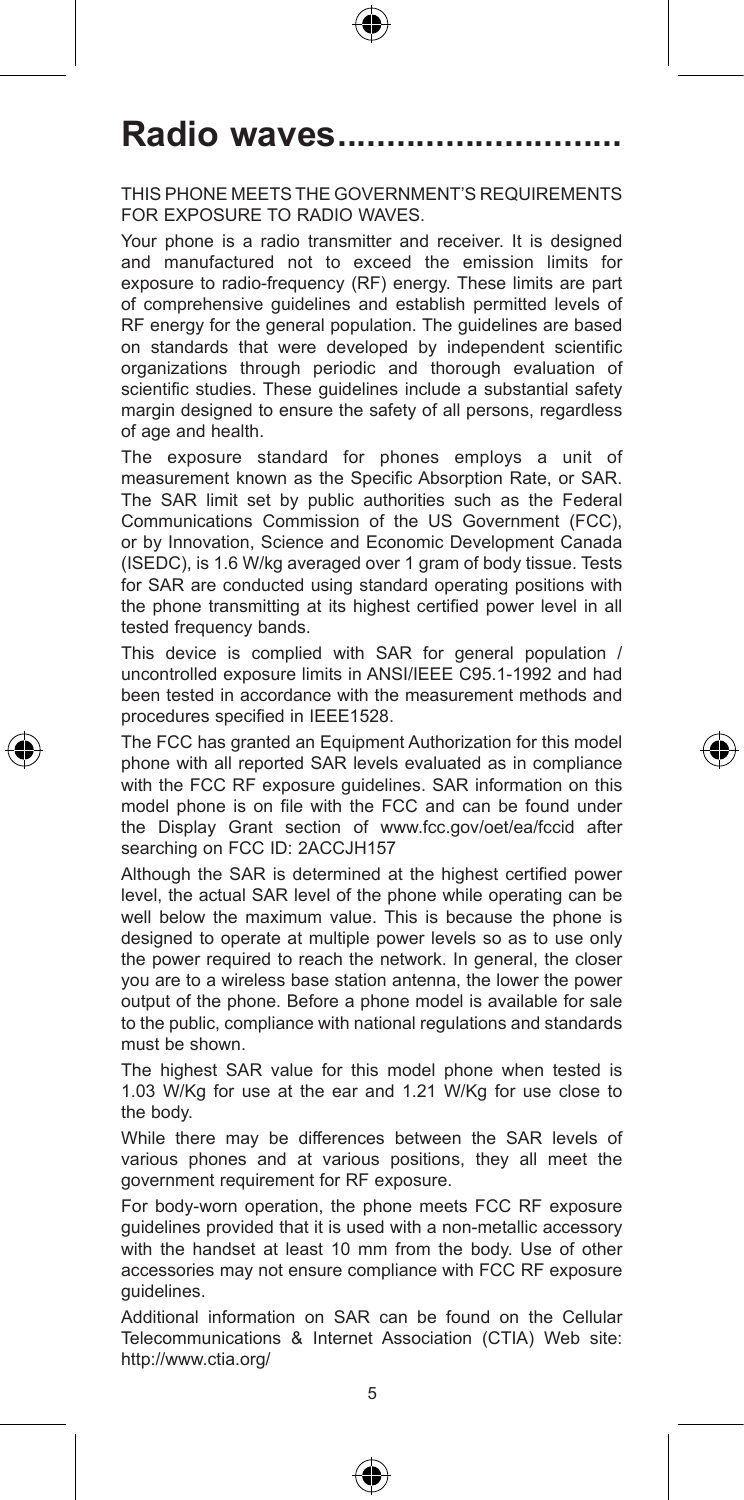The World Health Organization (WHO) considers that present scientific information does not indicate the need for any special precautions for use of phones. If individuals are concerned, they may choose to limit their own or their children's RF exposure by limiting the length of calls, or using "hands-free" devices to keep phones away from the head and body. Additional WHO information about electromagnetic fields and public health is available on the following website: http://www.who.int/peh-emf.

Note: This equipment has been tested and found to comply with the limits for a Class B digital device pursuant to part 15 of the FCC Rules. These limits are designed to provide reasonable protection against harmful interference in a residential installation. This equipment generates, uses and can radiate radio frequency energy and, if not installed and used in accordance with the instructions, may cause harmful interference to radio communications. However, there is no guarantee that interference to radio or television reception, which can be determined by turning the equipment off and on, the user is encouraged to try to correct the interference by one or more of the following measures:

- • Reorient or relocate the receiving antenna.
- Increase the separation between the equipment and receiver.
- • Connect the equipment into an outlet on a circuit different from that to which the receiver is connected.
- • Consult the dealer or an experienced radio/ TV technician for help.

Changes or modifications not expressly approved by the party responsible for compliance could void the user's authority to operate the equipment.

For the receiver devices associated with the operation of a licensed radio service (e.g. FM broadcast), they bear the following statement:

This phone complies with Part 15 of the FCC Rules.

Operation is subject to the following two conditions:

- This device may not cause harmful interference.
- This device must accept any interference received, including interference that may cause undesired operation.

Your phone is equipped with a built-in antenna. For optimal operation, you should avoid touching it or degrading it.

As mobile devices offer a range of functions, they can be used in positions other than against your ear. In such circumstances the device will be compliant with the guidelines when used with a headset or usb data cable.

If you are using another accessory ensure that whatever product is used is free of any metal and that it positions the phone at least 10 mm away from the body.



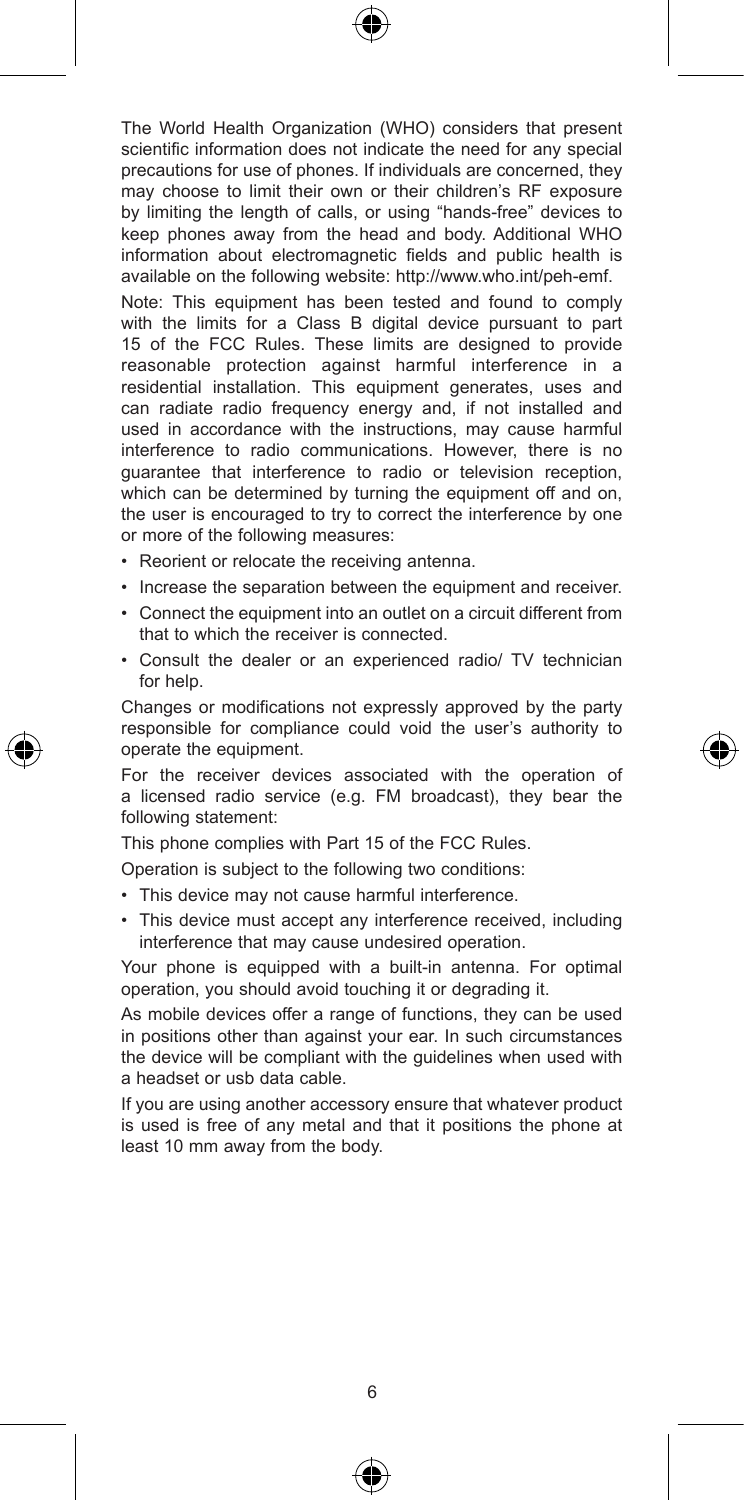Please note that when using an accessory some of your personal data may be shared with the main device. It is your own responsibility to protect your own personal data, not to share with it with any unauthorized devices or third party devices connected to yours. For products with Wi-Fi features, only connect to trusted Wi-Fi networks. Also when using your product as a hotspot (where available), use network security. These precautions will help prevent unauthorized access to your device. Your product can store personal information in various locations including a SIM card, memory card, and built-in memory. Be sure to remove or clear all personal information before you recycle, return, or give away your product. Choose your apps and updates carefully, and only install them from trusted locations. Some apps can impact your product's performance and/or have access to private information including account details, call data, location details and network resources. Note that any data shared with TCL Communication Ltd. is stored in accordance with applicable data protection legislation. For these purposes TCL Communication Ltd. implements and maintains appropriate technical and organizational measures to protect all personal data, for example against unauthorized or unlawful processing and accidental loss, destruction or damage, whereby the measures shall provide a level of security that is appropriate with regard to:

- the technical possibilities available;
- the costs for implementing the measures:
- the risks involved with the processing of the personal data, and;
- the sensitivity of the personal data processed.

You can access, review, and edit your personal information at any time by logging into your user account, visiting your user profile or by contacting us directly. Should you require us to edit or delete your personal data, we may ask you to provide us with evidence of your identity before we can act on your request.

# **Licenses �����������������������������������**

|                  | microSD Logo is a trademark.                                                                                                                                                                                                                                                                               |
|------------------|------------------------------------------------------------------------------------------------------------------------------------------------------------------------------------------------------------------------------------------------------------------------------------------------------------|
| $\, \, \ast \,$  | The Bluetooth word mark and logos are owned<br>by the Bluetooth SIG, Inc. and any use of<br>such marks by TCL Communication Ltd. and<br>its affiliates is under licence. Other trademarks<br>and trade names are those of their respective<br>owners.<br><b>TCL T676J Bluetooth Declaration ID D058322</b> |
| <b>CERTIFIED</b> | The Wi-Fi Logo is a certification mark of the<br>Wi-Fi Alliance.<br>Google, the Google logo, Android, the Android<br>logo, Google Search™, Google Maps™,<br>Gmail™, YouTube, Google Play Store, Google<br>Latitude™, and Hangouts™ are trademarks of<br>Google Inc.                                        |



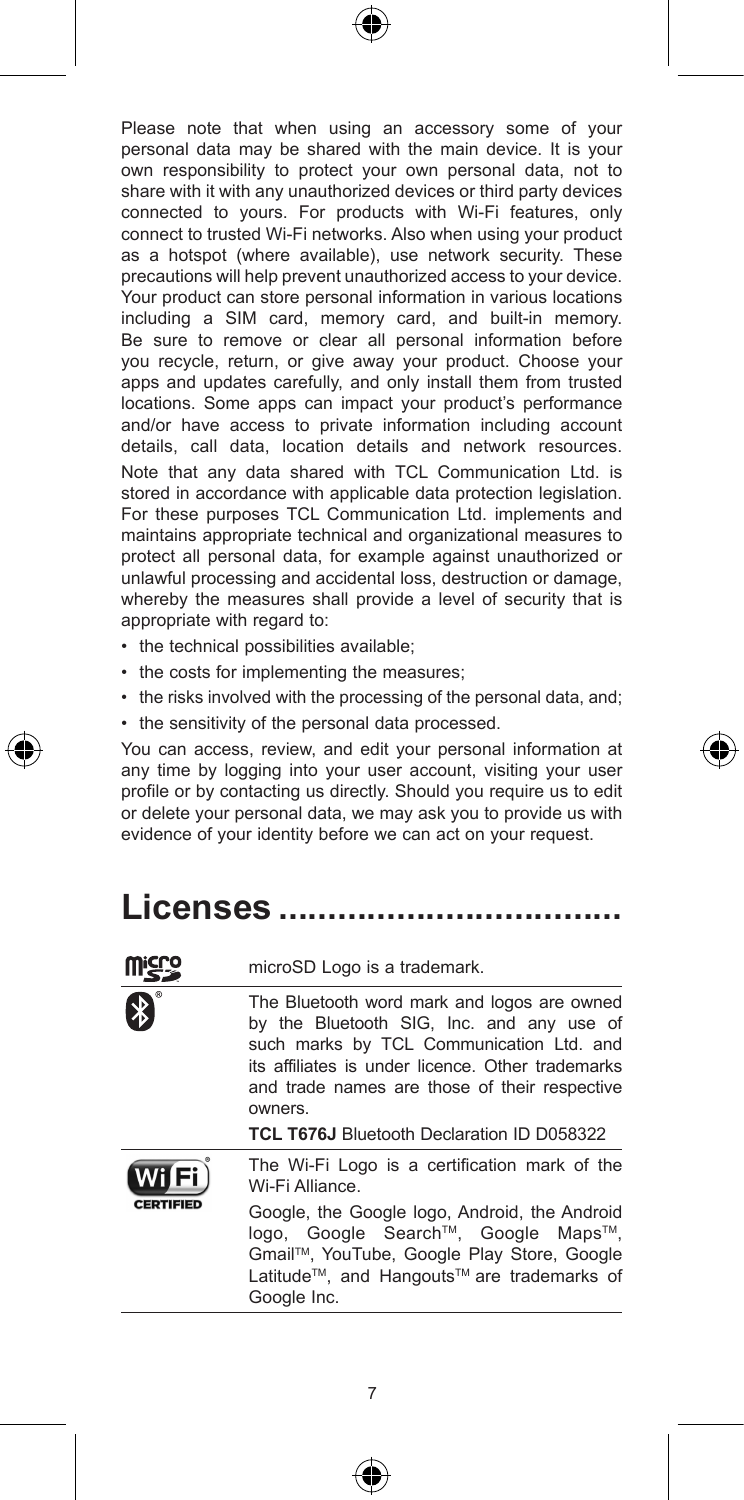

The Android robot is reproduced or modified from work created and shared by Google and used according to terms described in the Creative Commons 3.0 Attribution License (the text will appear when you touch **Google legal** in **Settings > System > About phone > Legal information**) (1).

You have purchased a product which uses the open source (http://opensource.org/) programs mtd, msdosfs, netfilter/ iptables and initrd in object code and other open source programs licensed under the GNU General Public Licence and Apache Licence.

We will provide you with a complete copy of the corresponding source codes upon request within a period of three years from the distribution of the product by TCL Communication Ltd.

You may download the source codes from https://sourceforge. net/projects/tcl-mobile/files/. The provision of the source code is free of charge from the internet.

# General information ................

- **• Internet address:** https://www.tcl.com/mx/es.html
- **• Manufacturer:** TCL Communication Ltd.
- **• Address:** 5/F, Building 22E, 22 Science Park East Avenue, Hong Kong Science Park, Shatin, NT, Hong Kong
- **• Electronic labeling path:** Touch **Settings > System > Regulatory & safety** or press \*#07# to find more information about labeling (2), such as FCC ID.

On our website, you will find our FAQ (Frequently Asked Questions) section. You can also contact us by email to ask any questions you may have.

Your phone is a transceiver that operates on GSM in quad-band (850/900/1800/1900 MHz), UMTS in penta-band (B1/2/4/5/8) or LTE (B2/3/4/5/7/8/12/13/17/26/28/38/40/66).

### **Protection against theft (3)**

Your phone is identified by an IMEI (phone serial number) shown on the packaging label and in the phone's memory. We recommend that you note the number the first time you use your phone by entering \*#06# and keep it in a safe place. It may be requested by the police or your carrier if your phone is stolen. This number allows your phone to be blocked preventing a third person from using it, even with a different SIM card.

### **Disclaimer**

There may be certain differences between the user manual description and the phone's operation, depending on the software release of your phone or specific carrier services.

TCL Communication Ltd. shall not be held legally responsible for such differences, if any, nor for their potential consequences, which responsibility shall be borne by the carrier exclusively.

- (1) May not be available in all countries.
- (2) This may vary depending on country.
- (3) Contact your service provider to check service availability.



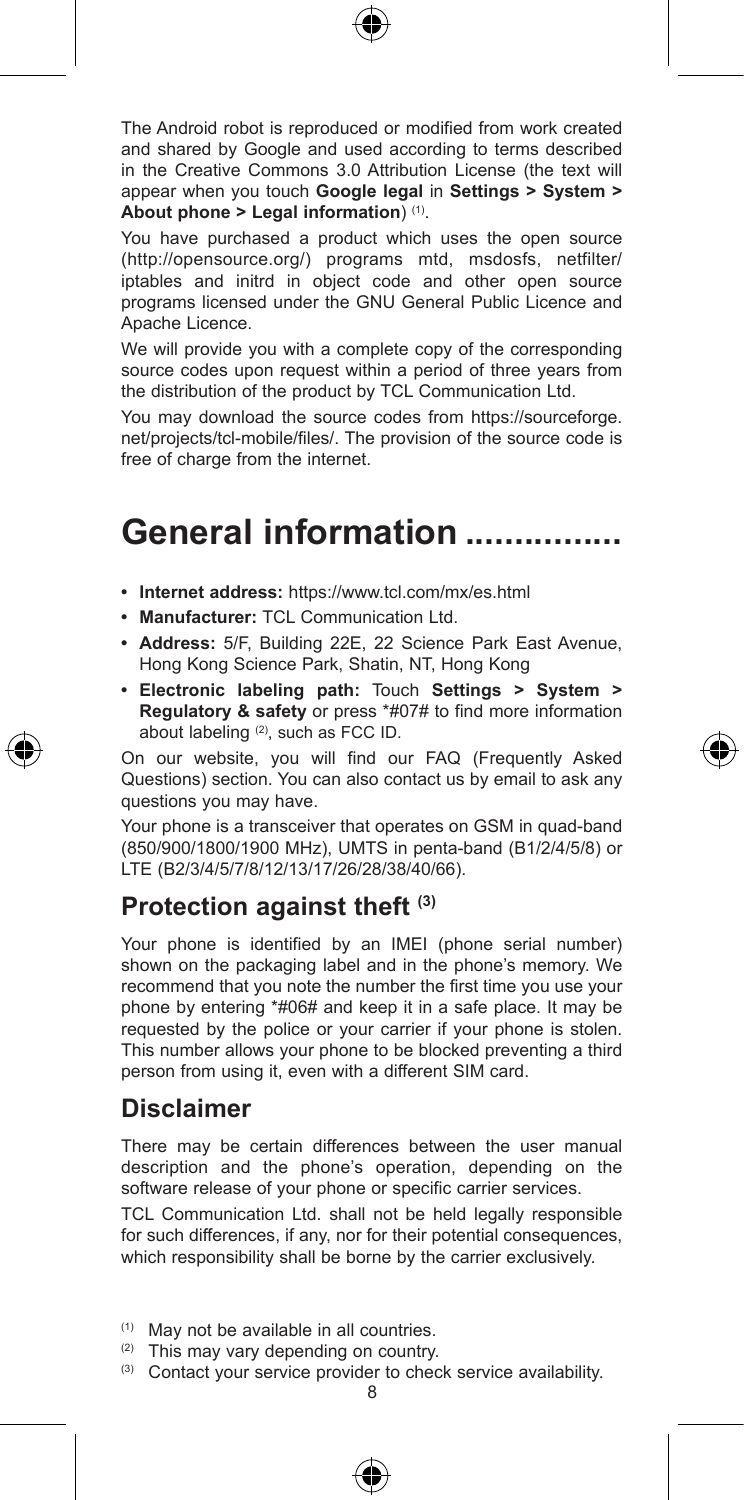# **TCL30+**

⊕



**Seguridad y solución de problemas**

⊕





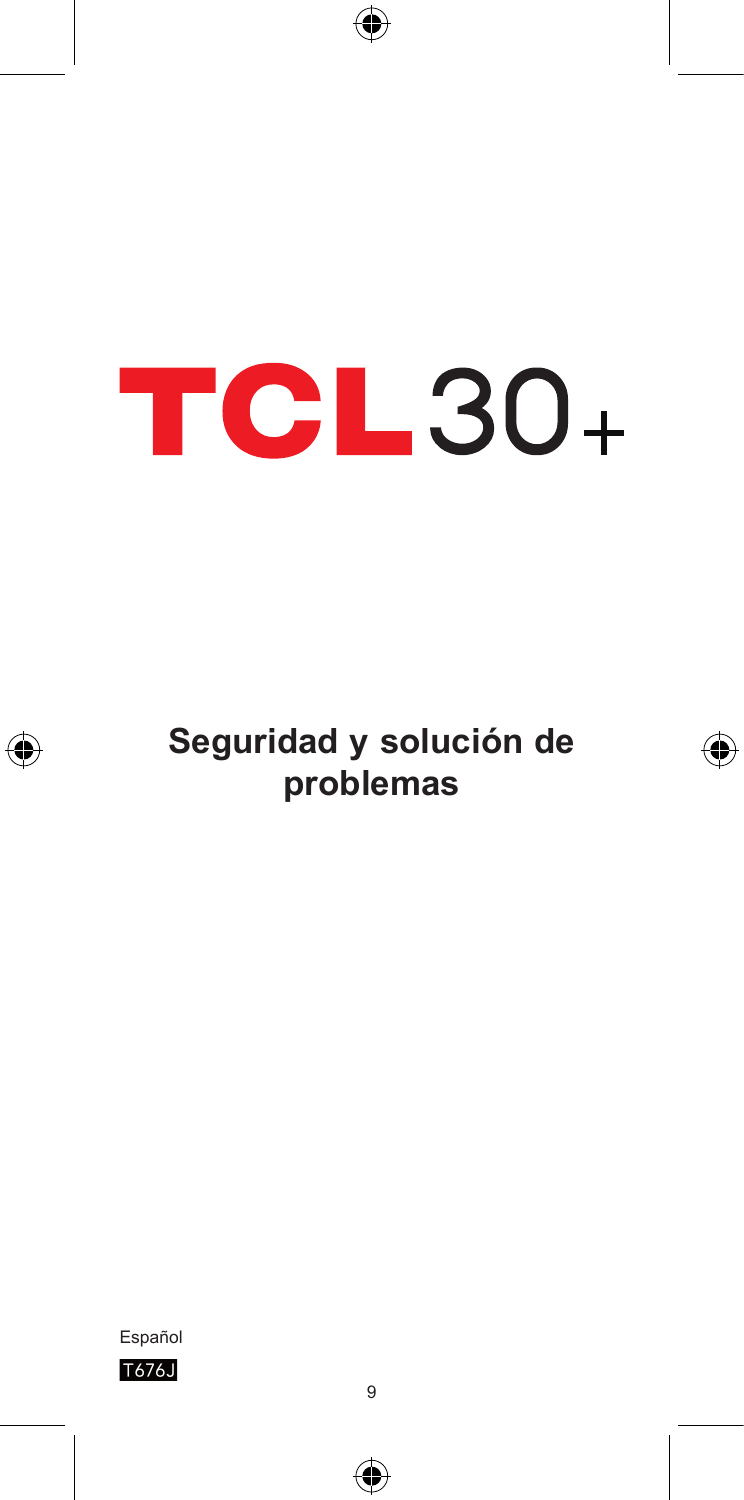

Por favor, lea esta información de seguridad y garantía antes de utilizar el dispositivo.

# **SAR**

Este producto cumple con el límite SAR nacional aplicable de 1.6 W/kg. Los valores SAR máximos específicos se encuentran en la sección **Ondas de radio**.

Al transportar el producto o al utilizarlo llevándolo sobre el cuerpo, utilice un accesorio aprobado, tal como una funda. De lo contrario, manténgalo a una distancia de 10 mm del cuerpo para asegurarse de que cumple con los requisitos de la exposición a RF. Tenga en cuenta que el producto puede emitir radiación aunque no esté realizando una llamada.





Para evitar posibles daños auditivos, no escuche música a volumen alto durante largos períodos de tiempo. Tenga cuidado cuando escuche por la bocina con el teléfono cerca del oído.

#### **PROTEJA SU VISTA**

En estudios clínicos se ha demostrado que la luz azul puede provocar daños en la retina. EL TCL T676J logra el modo de luz azul baja gracias a la optimización de dispositivos y materiales OLED. No requiere ningún ajuste manual y la temperatura de color de la pantalla se mantendrá sin cambios durante el uso, lo que brinda a todos los usuarios protección ocular frente a la luz azul.

#### **Consejos:**

- No utilice el dispositivo durante largos períodos; se recomienda descansar unos 10 minutos por cada hora.
- Mientras descansa, mire hacia lo lejos o haga ejercicios oculares para relajar la vista.



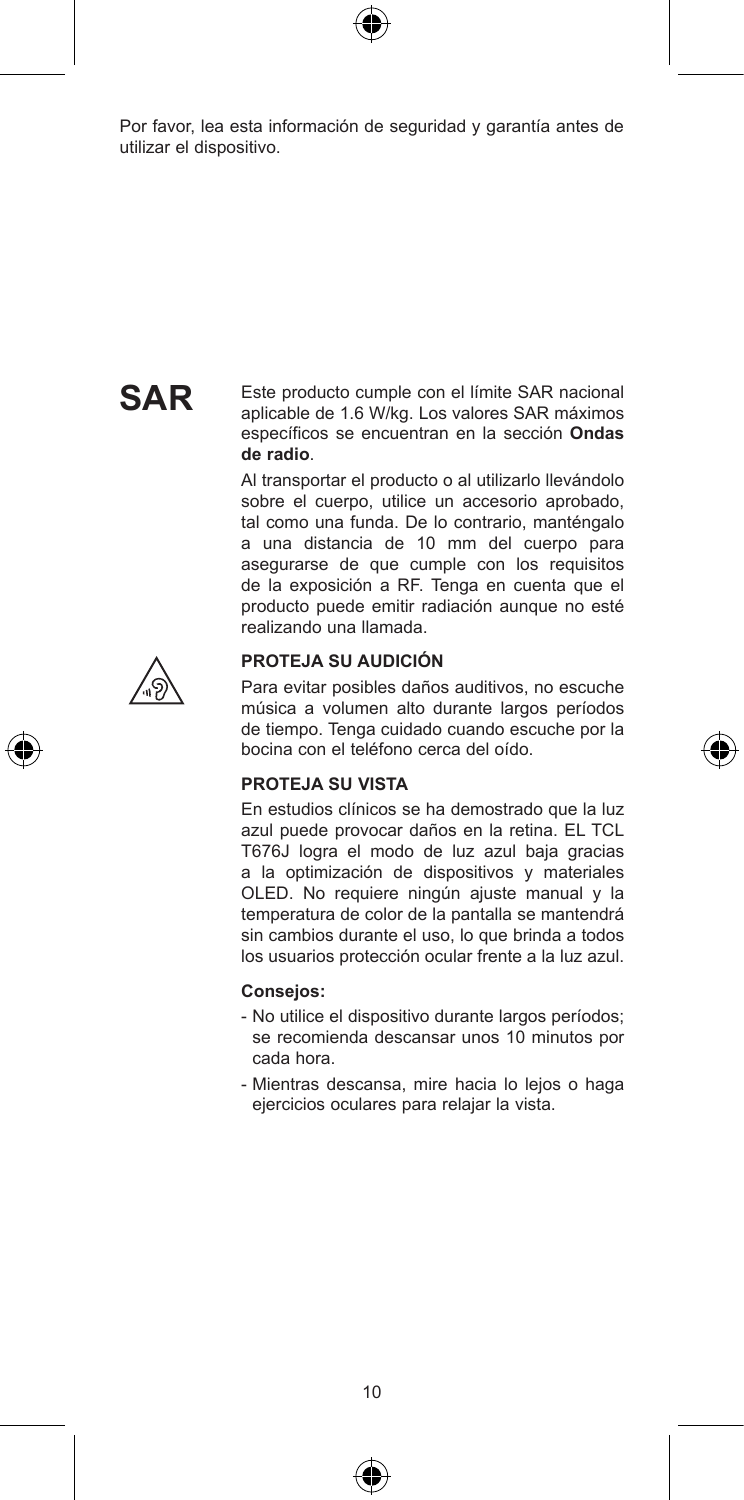

# Precauciones de uso ..............

Antes de utilizar su teléfono, lea detenidamente este capítulo. El fabricante no se hará responsable de las consecuencias que resulten de un uso inadecuado del teléfono y/o no conforme a las instrucciones contenidas en este documento referente a la información de seguridad y garantía.

## **SEGURIDAD EN VEHÍCULO:**

Dados los estudios recientes que demuestran que utilizar un teléfono mientras se maneja constituye un factor real de riesgo, incluso cuando se utiliza un accesorio de manos libres (kit de vehículo, auriculares, etc.), se aconseja a los conductores que no lo utilicen hasta que hayan estacionado el vehículo. Consulte las leyes y regulaciones sobre el uso de teléfonos inalámbricos y sus accesorios en las zonas donde maneje. Tenga en cuenta que: el uso de estos dispositivos puede estar prohibido o restringido en algunas áreas.

## **CONDICIONES DE USO:**

- • Se recomienda apagar el teléfono de vez en cuando para optimizar su funcionamiento.
- • Recuerde consultar las normas locales sobre el uso de teléfonos móviles en aviones.
- • Si su teléfono es un dispositivo de una sola pieza, en el que la cubierta y la batería no son extraíbles, si lo desarma la garantía quedará invalidada. Desarmar el teléfono puede ocasionar lesiones corporales si se perfora la batería.
- • Sea siempre muy cuidadoso(a) con su teléfono y guárdelo en un lugar limpio y sin polvo.
- • No exponga su teléfono a condiciones climatológicas o ambientales adversas, como humedad, condensación, lluvia, filtración de líquidos, polvo, brisa marina, etc. La temperatura operativa que recomienda el fabricante oscila entre los -10°C (14°F) y los +45°C (113°F). Si se exceden los 45°C (113°F), la pantalla puede volverse ilegible, pero esta alteración es temporal y no reviste especial gravedad.
- • No intente abrir, desarmar o reparar usted mismo el teléfono.
- • No deje que se le caiga, ni lo arroje al vacío, ni intente doblarlo.
- • Utilice sólo baterías, cargadores y accesorios recomendados por TCL Communication Ltd. y sus afiliados compatibles con el modelo de su teléfono. En caso contrario, TCL Communication Ltd. y sus filiales declinan toda responsabilidad en caso de daños.
- • El teléfono no debe desecharse en un vertedero municipal. Compruebe las normas locales referente a desechar productos electrónicos.
- • Recuerde realizar respaldos de seguridad o mantener un registro por escrito de toda la información importante almacenada en su teléfono.





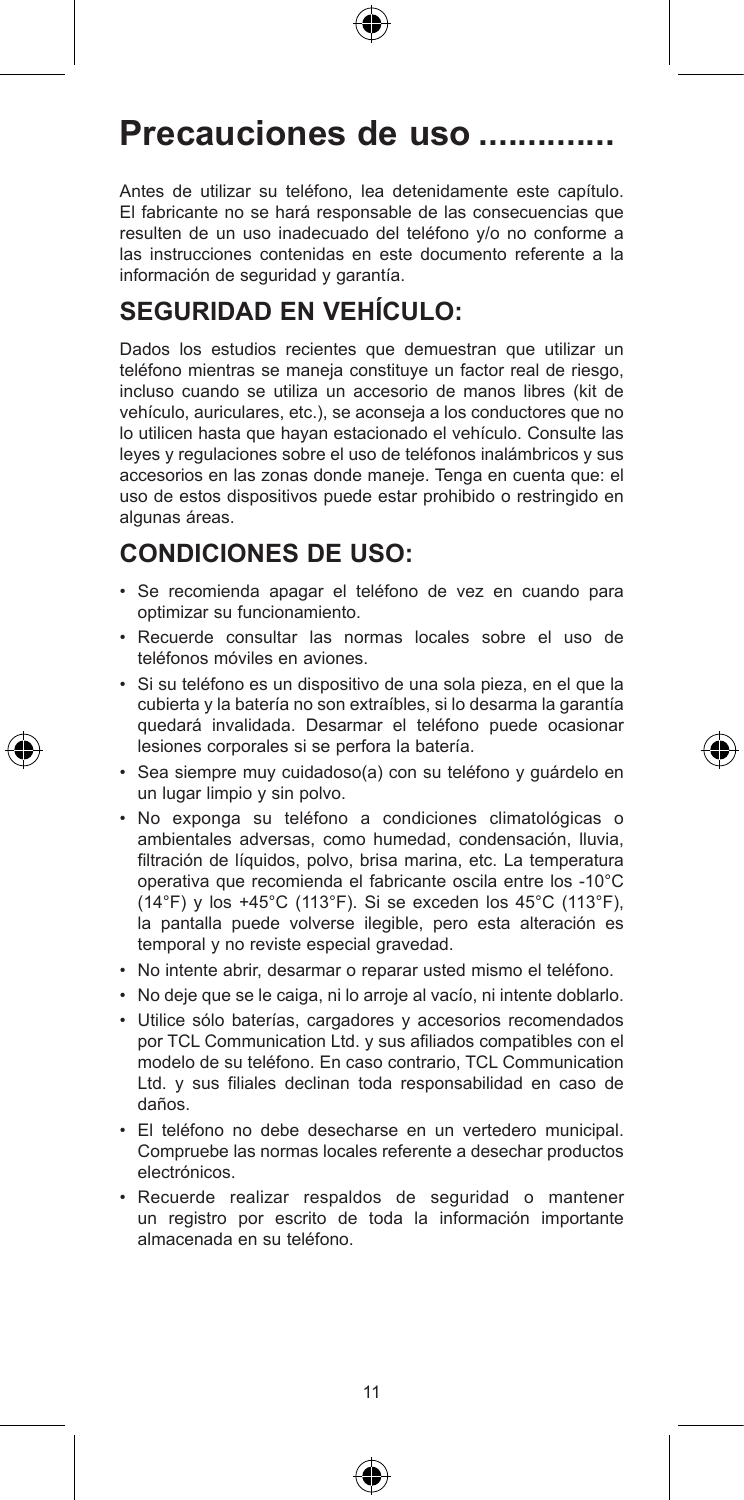- • Algunas personas son propensas a padecer ataques epilépticos o pérdidas de conocimiento causadas por las luces brillantes como las de los videojuegos. Estos pueden producirse incluso aunque la persona no los haya padecido antes. Si ha experimentado alguno de estos ataques o pérdidas de conocimiento, o si su familia presenta un historial con antecedentes de este tipo, consulte a su médico antes de jugar videojuegos, o antes de activar las luces brillantes en su teléfono.
- • Los padres deben supervisar el uso que hagan sus hijos de los videojuegos u otras funciones que incorporan luces intermitentes en los teléfonos. Todas las personas deberán dejar de utilizarlo y consultarán a su médico en caso de que se produzca alguno de los siguientes síntomas: convulsiones, contracciones oculares o musculares, pérdida de consciencia, de la orientación o de la movilidad.

## **RESPETO DE LA VIDA PRIVADA:**

Le recordamos que debe respetar las leyes y regulaciones en vigor en su país sobre la toma de fotos y la grabación de sonidos con el teléfono. Conforme a estas reglas y leyes, puede estar estrictamente prohibido tomar fotos o grabar las voces de otras personas o cualquiera de sus atributos personales, así como reproducir o distribuir estas, ya que se puede considerar una invasión de la vida privada. Es responsabilidad exclusiva del usuario asegurarse de que tiene la autorización previa, si fuera necesaria, de grabar conversaciones privadas o confidenciales o de tomar fotos de otra persona. El fabricante, el distribuidor o el vendedor del teléfono (incluida la operadora) no se harán responsables de las consecuencias que resulten de una utilización inadecuada del dispositivo.

## **BATERÍA Y ACCESORIOS:**

#### **Para dispositivos de una sola pieza:**

Tome las siguientes precauciones:

- • No intente extraer la cubierta trasera.
- • No intente quitar, reemplazar ni abrir la batería.
- • No perfore la cubierta trasera del teléfono.
- • No queme ni tire a la basura el teléfono, ni lo exponga a temperaturas superiores a 60°C (140°F).

El teléfono y la batería, como dispositivo único, debe desecharse en conformidad con la legislación sobre la protección del medio ambiente en vigor.



Si el teléfono, la batería o los accesorios tienen este símbolo, deberá llevarlos a uno de estos puntos de recolección cuando estén fuera de uso:

- **Centros de eliminación de residuos municipales, con** contenedores especiales para este tipo de equipos.
	- • Contenedores en los puntos de venta.

Los productos serán reciclados para prevenir que se eliminen sustancias en el medio ambiente, y sus componentes serán reutilizados.

#### **En algunos países:**

El acceso a los puntos de recolección es gratuito.

Todos los productos que lleven ese símbolo deberán depositarse en esos puntos.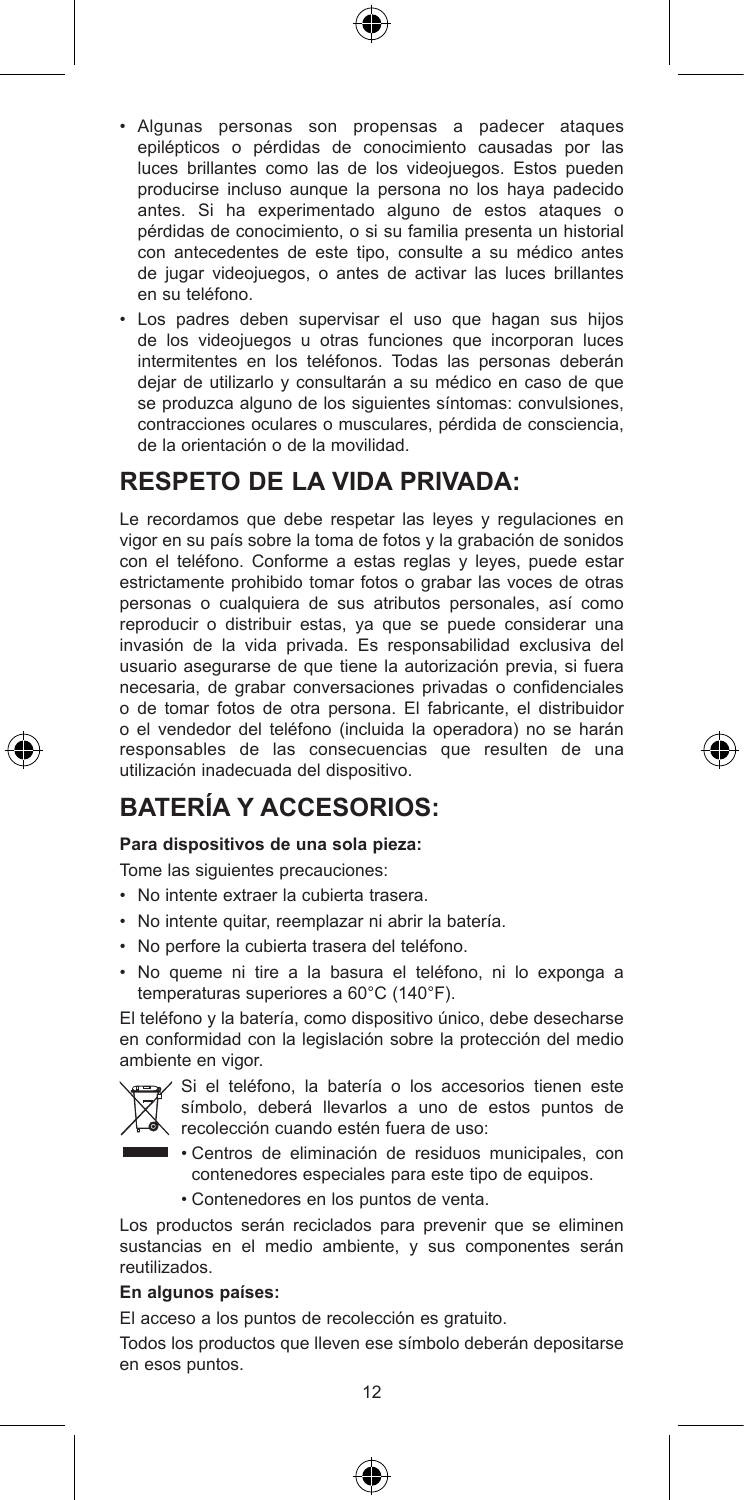Si el país o región cuenta con facilidades de reciclaje y recolección, estos productos no deberán desecharse en basureros ordinarios. Se deberán llevar a los puntos de recolección para que puedan ser reciclados.

**¡ATENCIÓN!** RIESGO DE EXPLOSIÓN AL SUSTITUIR LA BATERÍA POR OTRA DE MODELO INCORRECTO. PARA ELIMINAR LAS BATERÍAS USADAS, SIGA LAS INSTRUCCIONES INDICADAS.

## **CARGADORES:**

Cargadores de casa A.C./ Cargadores de viaje operarán dentro del rango de temperatura de: 0°C (32°F) a 40°C (104°F).

Los cargadores diseñados para su teléfono cumplen las normas de seguridad para los equipos de tratamiento de la información y de oficina. Debido a las diferentes características eléctricas aplicables, el cargador que ha comprado en un país puede resultar incompatible en otro país. Están diseñados sólo para este uso.

Características eléctricas (según el país):

Cargador de viaje: Entrada: 100-240V,50/60Hz, 500mA

Salida: 9V,2A / 5V,2A

Batería: Litio 5010mAh

# **Ondas de radio ������������������������**

ESTE TELÉFONO CUMPLE CON LAS EXIGENCIAS ESTATALES EN MATERIA DE EXPOSICIÓN A LAS ONDAS DE RADIO.

El teléfono es un transmisor y receptor de ondas radioeléctricas. Ha sido diseñado y fabricado a fin de respetar los límites de exposición a las radiofrecuencias (RF). Estos límites forman parte de las normas globales y de los niveles de radiofrecuencias autorizados para el público. Estas normas se basan en estándares preparados por organizaciones científicas independientes mediante la evaluación periódica y exhaustiva de estudios científicos. Dichos límites incluyen un margen de seguridad importante destinado a garantizar la seguridad de todos, sea cual sea la edad o el estado de salud.

La norma de exposición para teléfonos utiliza una unidad de medida conocida como índice de absorción específico o SAR. El límite de SAR establecido por las autoridades públicas, tales como la FCC (Federal Communications Commission = Comisión Federal de Comunicaciones) del gobierno estadounidense o la ISEDC (Innovation, Science and Economic Development Canada = Innovación, Ciencia y Desarrollo Económico de Canadá), es de 1.6 W/Kg en promedio sobre 1 un gramo de tejido humano. Las pruebas han sido efectuadas en teléfonos que emiten a su nivel de potencia máximo en todas las bandas de frecuencias y en posiciones de funcionamiento estándares.

Este dispositivo cumple con el SAR para la población en general y con los límites de exposición no controlados en ANSI/IEEE C95.1-1992 y ha sido probado de conformidad con la medición de métodos y procedimientos especificados en IEEE1528.

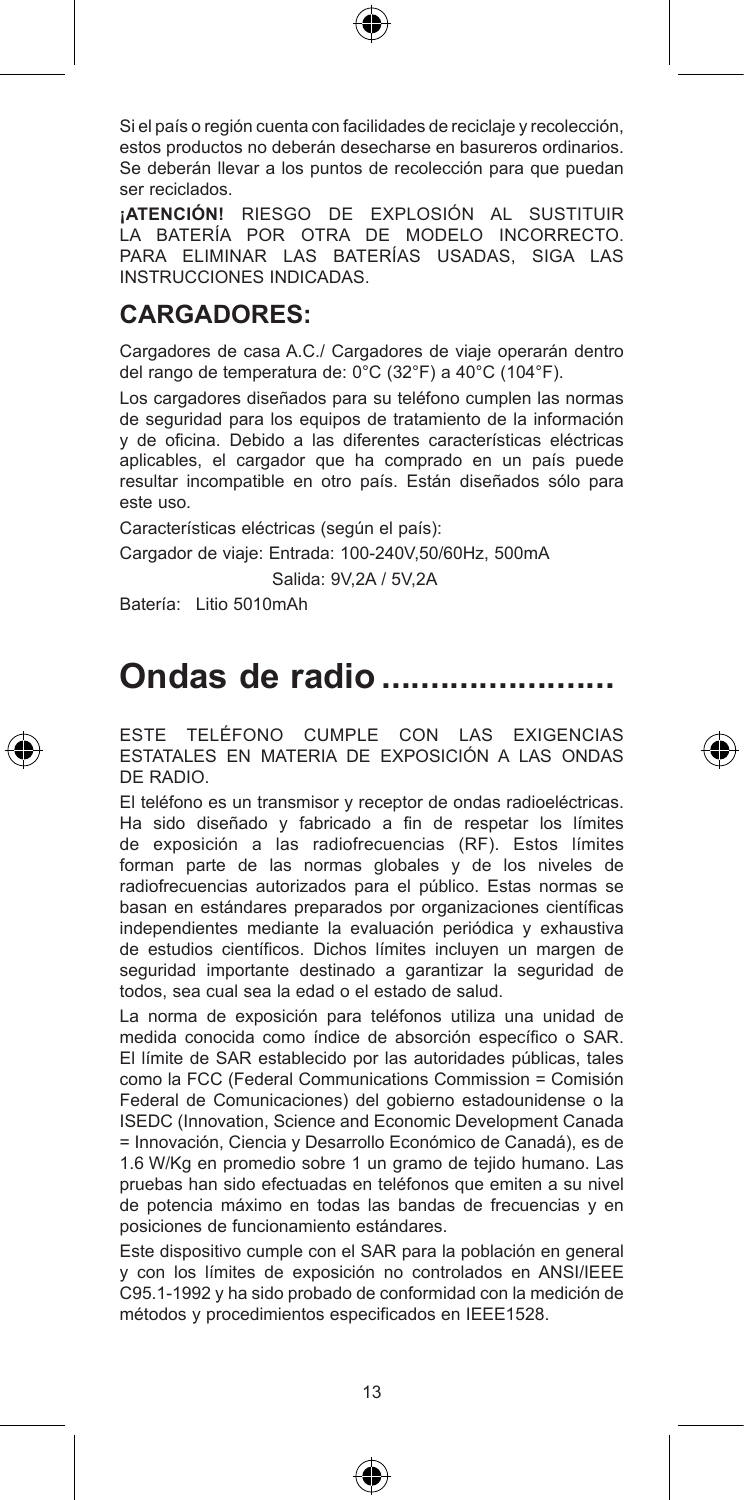La FCC ha concedido una autorización de equipo para este teléfono; todos los niveles de SAR informados se han evaluado y cumplen las normas de exposición a radiofrecuencia de la FCC. La información del SAR de este modelo de teléfono está archivada en la FCC y puede encontrarse en la sección Mostrar concesión de www.fcc.gov/oet/ea/fccid después de buscar el ID de FCC ID: 2ACCJH157

Aunque el SAR se establece al máximo nivel de potencia certificado, el nivel SAR real del teléfono durante su funcionamiento puede ser inferior a dicho valor máximo. Así pues, el teléfono ha sido diseñado para utilizar únicamente la potencia estrictamente necesaria a fin de asegurar su conexión a la red. En general, cuanto más cerca se encuentra un usuario de una antena de estación de base inalámbrica, más bajas serán las salidas de potencia del teléfono. Antes de que un modelo de teléfono esté disponible para su venta al público, debe demostrar el cumplimiento con las regulaciones y normas nacionales.

El valor máximo de SAR probado en este modelo de teléfono es 1.03 W/kg para su uso cerca de la oreja y 1.21 W/kg para su uso cerca del cuerpo.

Si bien los niveles de SAR varían de un teléfono y modo de uso a otro, todos cumplen las exigencias gubernamentales en materia de exposición a las radiofrecuencias.

Para su uso pegado al cuerpo, el teléfono cumple con las normas en materia de exposición a las radiofrecuencias siempre que se use con accesorios no metálicos y con el teléfono como mínimo a 10 mm del cuerpo. El uso de otro accesorio puede no cumplir con las exigencias de exposición FCC RF.

Encontrará información adicional sobre el nivel específico de absorción (SAR) en el sitio web de Cellular Telecommunications & Internet Association (CTIA): http://www.ctia.org/.

La Organización Mundial de la Salud (OMS) considera que el estado actual de los conocimientos científicos no justifica la toma de precauciones especiales para el uso de teléfonos. En caso de inquietud, una persona puede optar por limitar su exposición, o la de sus hijos, a las radiofrecuencias disminuyendo la duración de las comunicaciones o utilizando la opción "manos libres" (o kit manos libres portátil) que permite alejar el teléfono de la cabeza y el cuerpo. Para obtener información adicional de la OMS sobre los campos electromagnéticos y la salud pública, ingrese al siguiente sitio web: http://www.who.int/peh-emf.

Nota: Este dispositivo ha sido probado y se confirma que cumple con los límites para un dispositivo digital Clase B, de conformidad con la parte 15 de las Reglas FCC. Estos límites están diseñados para ofrecer una protección razonable en contra de la interferencia dañina cuando el equipo se opera en un entorno comercial. Este equipo genera, usa y puede emitir energía de radiofrecuencia, por lo que en el caso de no instalarse ni usarse de acuerdo con el instructivo de uso podría causar una interferencia dañina en las radiocomunicaciones. No obstante, no se garantiza que no se produzca ninguna interferencia en la recepción de radio o televisor, lo que puede comprobarse encendiendo y apagando el equipo. Es recomendable que el usuario corrija dichas interferencias mediante uno o varios de los siguientes procedimientos:

- • Cambie la orientación o la ubicación de la antena receptora.
- • Aumente la separación entre el equipo y el receptor.



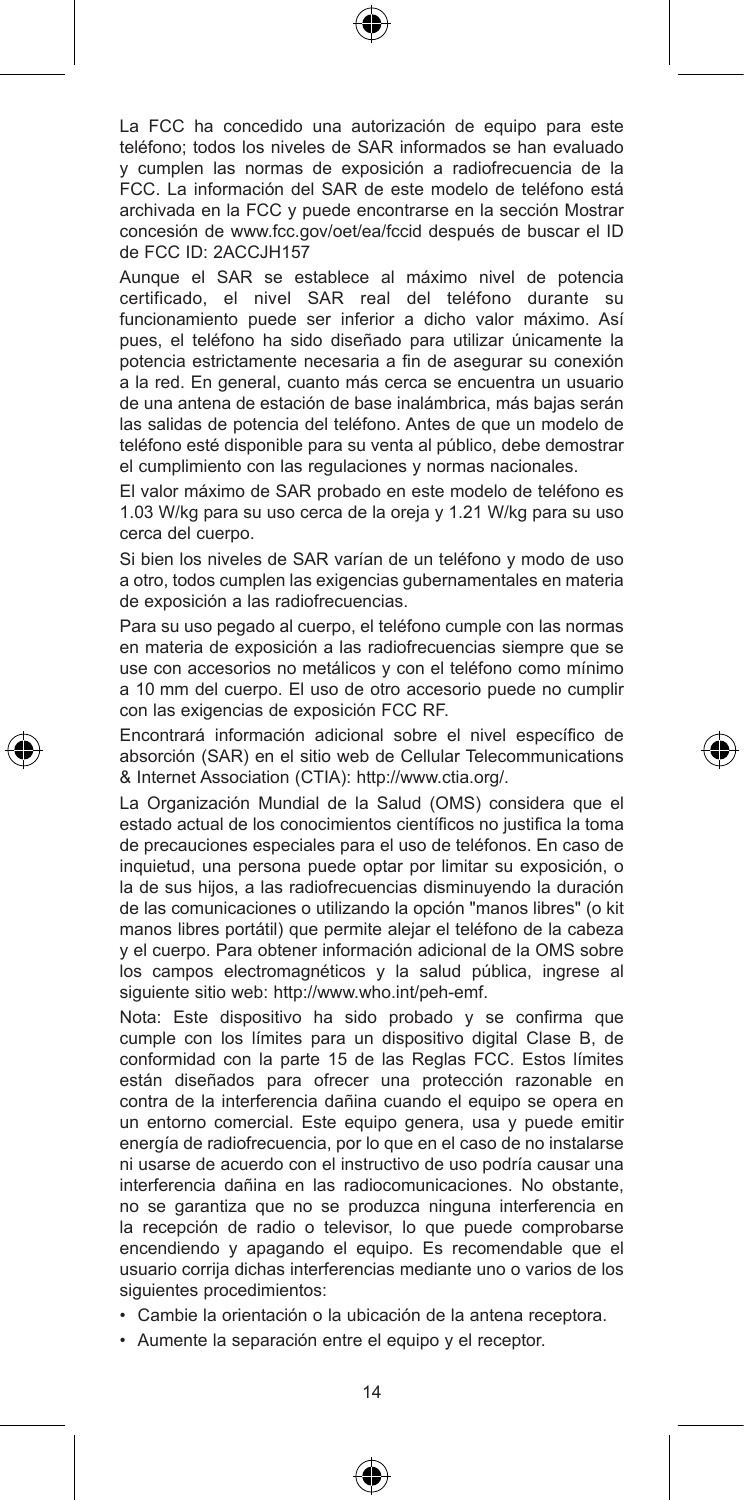- • Conecte el equipo a una toma de corriente de un circuito distinto al que está conectado el receptor.
- • Consulte con el distribuidor o técnico de radio o televisor cualificado para obtener asistencia.

Los cambios o modificaciones que no hayan sido expresamente aprobados por la parte responsable por el cumplimiento de las normas, podría cancelar el derecho del usuario a usar el equipo.

Para dispositivos de recepción asociados con un servicio de radio bajo licencia (Radio FM por ejemplo), se aplica la siguiente declaración:

Este teléfono cumple con las normas del artículo 15 de la FCC y con los estándares RSS de exención de licencia de Innovación, Ciencia y Desarrollo Económico de Canadá.

La operación se encuentra sujeta a las siguientes dos condiciones:

- • Este dispositivo podría no causar interferencias dañinas.
- • Este dispositivo debe aceptar cualquier interferencia recibida, incluyendo la interferencia que podría causar una operación no deseada.

Su teléfono está equipado con una antena integrada. Para beneficiarse de una calidad de funcionamiento óptima durante sus comunicaciones, no toque ni deteriore la antena.

Puesto que los dispositivos móviles ofrecen distintas funciones, pueden utilizarse en distintas posiciones además de junto al oído. En estos casos, el dispositivo seguirá las normas cuando se use con auriculares o cable de datos USB.

Si utiliza otro accesorio, asegúrese de que el producto que utilice esté libre de metales y coloque el teléfono a una distancia mínima de 10 mm del cuerpo.

Tenga en cuenta que al utilizar este dispositivo es posible que algunos de sus datos personales se compartan en el dispositivo principal. Es responsabilidad suya proteger sus datos personales y no compartirlos con ningún dispositivo de terceros o no autorizado conectado al suyo. Si su producto tiene Wi-Fi, conéctelo sólo a redes Wi-Fi de confianza. Asimismo, cuando utilice el producto como punto de acceso Wi-Fi (si está disponible), utilice la seguridad de la red. Estas precauciones impedirán el acceso no autorizado a su dispositivo. El dispositivo puede almacenar información personal en diversas ubicaciones, como la tarjeta SIM, la tarjeta de memoria y la memoria incorporada. Asegúrese de eliminar o borrar toda la información personal antes de reciclar, devolver o regalar el dispositivo. Seleccione las aplicaciones y actualizaciones detenidamente e instálelas únicamente si provienen de fuentes de confianza. Algunas aplicaciones pueden afectar al rendimiento del dispositivo o tener acceso a información privada, como información de la cuenta, datos de llamadas, información de ubicación y recursos de redes.

Tenga en cuenta que todos los datos que comparta con TCL Communication Ltd. se almacenarán de acuerdo con la legislación aplicable sobre protección de datos. Con esta finalidad, TCL Mobile Limited implementa y mantiene medidas organizativas y técnicas para proteger todos los datos personales, por ejemplo contra su procesamiento ilegal o no autorizado y contra daños o su pérdida o destrucción accidental, por lo que estas medidas proporcionarán un nivel de seguridad adecuado en relación con: • Las opciones técnicas disponibles.

• Los costos de implementación de las medidas.

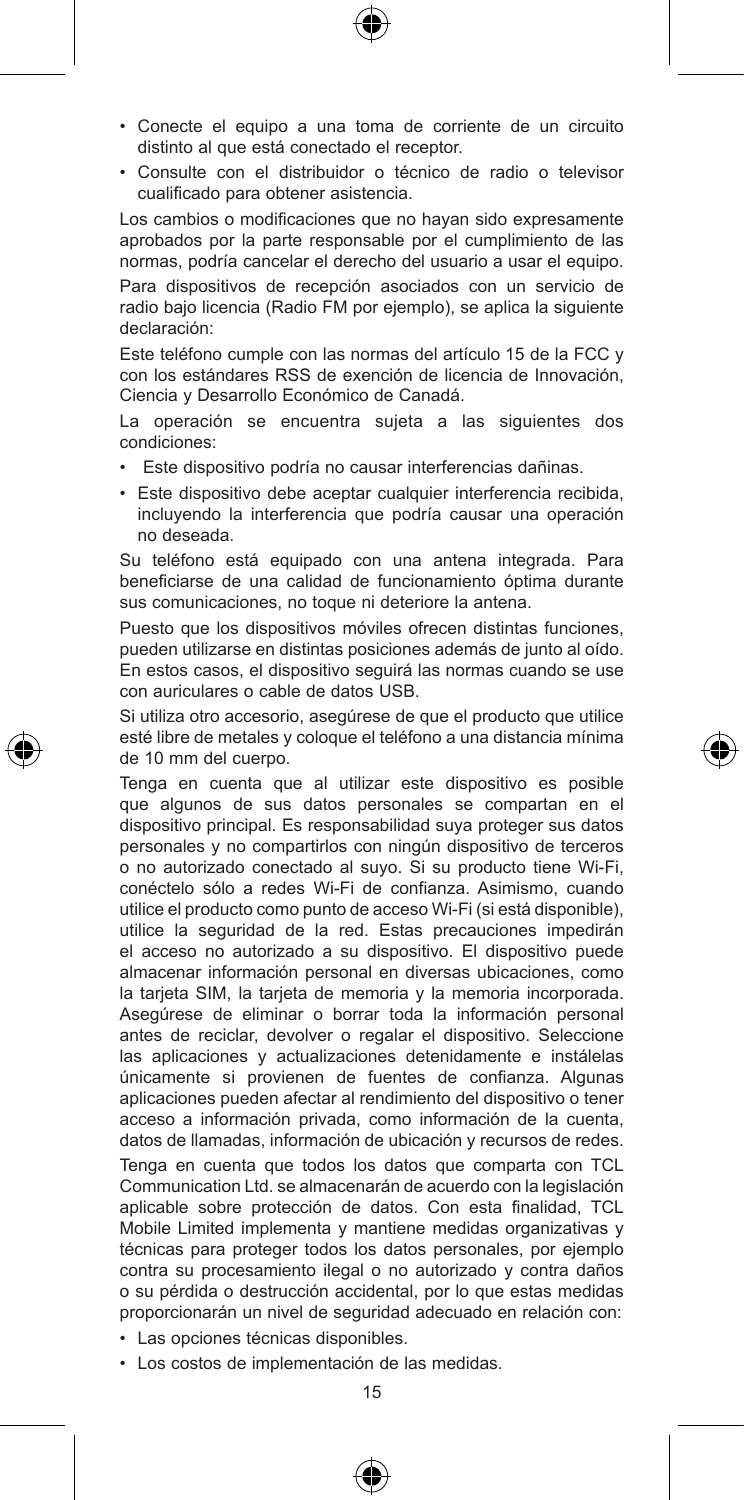- • Los riesgos que pueden surgir durante el tratamiento de los datos personales.
- • La confidencialidad de los datos personales procesados.

Puede tener acceso a su información personal, revisarla y modificarla en cualquier momento iniciando sesión en su cuenta de usuario, entrando en su perfil de usuario o entrando en contacto con nosotros directamente. Si nos solicita que modifiquemos o eliminemos sus datos personales, podemos pedirle que presente un documento de identidad antes de procesar su solicitud.

# **Licencias ����������������������������������**

|                  | El logotipo de microSD es una marca comercial.                                                                                                                                                                                                                                                 |
|------------------|------------------------------------------------------------------------------------------------------------------------------------------------------------------------------------------------------------------------------------------------------------------------------------------------|
|                  | La marca y el logotipo de la palabra Bluetooth<br>son propiedad de Bluetooth SIG, Inc. y el<br>uso de dichas marcas por parte de TCL<br>Communication Ltd. y sus filiales está permitido<br>bajo licencia. Otras marcas y nombres<br>comerciales pertenecen a sus respectivos<br>propietarios. |
|                  | TCL T676J ID de declaración de Bluetooth<br>D058322                                                                                                                                                                                                                                            |
|                  | El logotipo de Wi-Fi es una marca de<br>certificación de Wi-Fi Alliance.                                                                                                                                                                                                                       |
| <b>CERTIFIED</b> | Google, el logotipo de Google, Android, el<br>logotipo de Android, Google Search ™, Google<br>Maps ™, Gmail ™, YouTube, Google Play Store,<br>Google Latitude ™ y Hangouts ™ son marcas<br>registradas de Google Inc.                                                                          |

El robot de Android está reproducido o modificado a partir del trabajo creado y compartido por Google y se utiliza según los términos que se describen en la Licencia de atribución de Creative Commons 3.0 (el texto se mostrará al acceder a **Condiciones de Google** en **Ajustes > Sistema > Acerca del teléfono > Información legal**) (1).

Ha adquirido un producto que utiliza programas de código abierto (http://opensource.org/) mtd, msdosfs, netfilter/iptables e initrd en código de objeto y otros programas de código abierto obtenidos bajo licencia según la Licencia pública general de GNU y la Licencia de Apache.

Le proporcionaremos una copia completa de los códigos de origen correspondientes a petición en un período de tres años a partir de la distribución del producto por TCL Communication Ltd.

Puede descargar los códigos de origen en https://sourceforge. net/projects/tcl-mobile/files/. La provisión de códigos de origen es sin costo en Internet.

(1) Puede no estar disponible en algunos países.